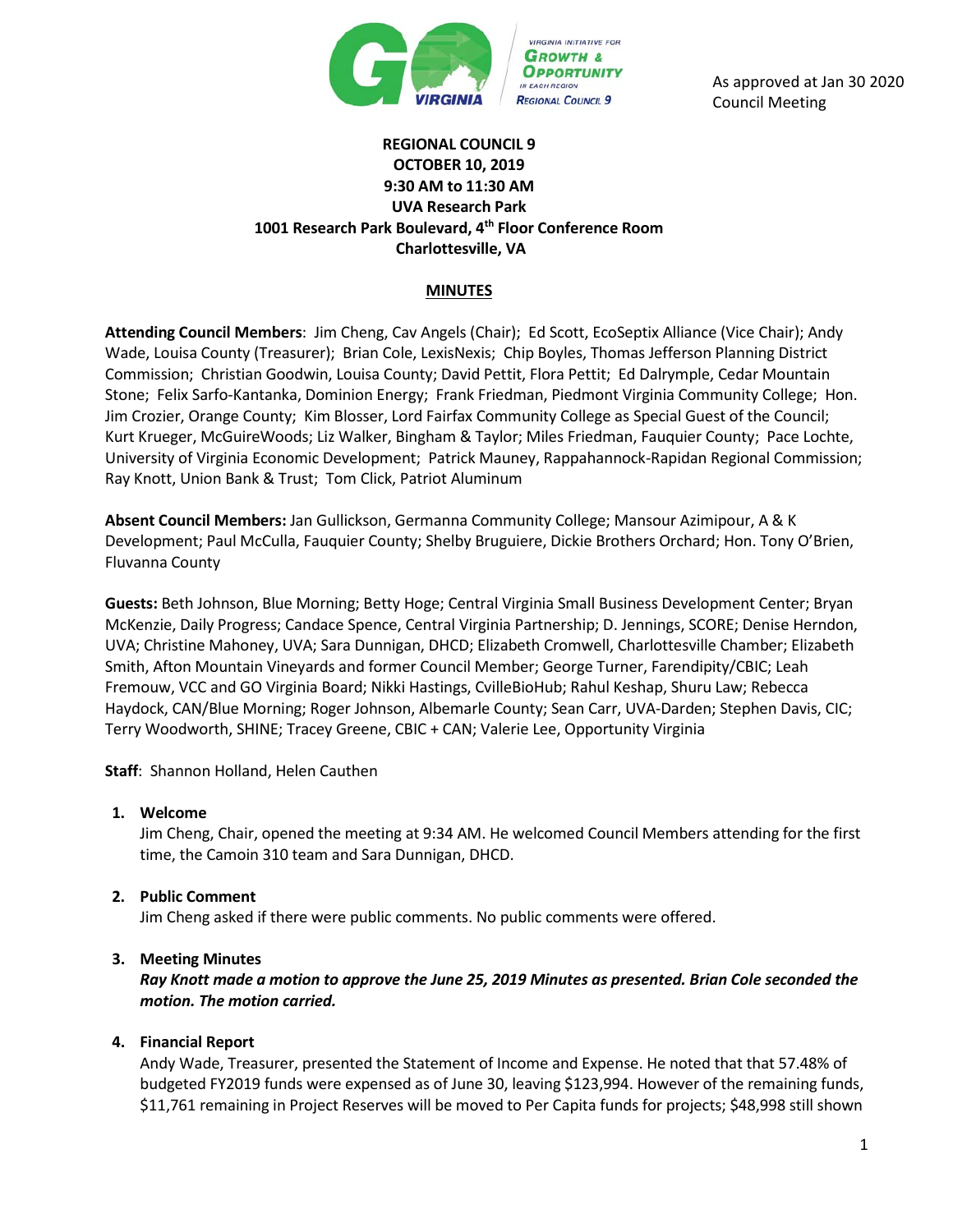in the Planning category will be paid out for the "Venture Hub" planning grant. Of the \$63,185 in funds remaining, around \$40,000 were carried forward from FY2018 into FY2019. Having funds to carry forward has proven very important over the past two years. As is the case each year, FY 2019 Funds must be closed out before the Council can begin drawing on FY2020 funds. The Statement of Financial position shows \$13,772.56 in our operating account. Andy Wade noted that the last 3 pages in the financial reporting section represent the reimbursement activity for each Region 9 project that has submitted for reimbursements. These budgets represent any reimbursement activity from project start date to June 30.

### *Christian Goodwin made a motion to approve the Financials as presented. Jim Crozier seconded the motion. The motion carried.*

### **5. 2019 Growth Plan Update Approved by Board**

Jim Cheng reported to the Council that the GO Virginia Board approved the Region 9 Growth & Diversification Plan Update on September 10. He asked members to review the Growth Plan Opportunities Summary sheet provided in the packet and to help drive projects that would advance the listed opportunities.

### **6. Project Review and Vote**

Jim Cheng referred Council Members to the Task Force Review Project Summary for the "Acceleration and Growth of the Biotechnology Innovation Cluster in Region 9" proposal from CvilleBioHub. He noted that the request was for \$548,000 in GO Virginia funds over a two year period and that the project plans to drive growth in the Biotech cluster. Proposal activities include programming, infrastructure planning and talent development. Locality match was committed by the City of Charlottesville and Albemarle County with Letters of Support from the Central Virginia Partnership, Louisa County and Prince William County. UVA and PVCC are both engaged in the project and private sector support is very strong with support from Quantitative Foundation and the many members of the CvilleBioHub. Members from the Growing Existing Business Task Force and other Council members scored the project including: Jim Crozier, Ed Scott, Ray Knott, Ed Dalrymple, Pace Lochte, and Brian Cole. The Task Force led the project review discussion and many others council members asked questions or commented. Nikki Hastings, representing the applicant, was in the audience and was able to respond to many questions. It was expressed that the project proposal was very strong and supported the opportunities identified in the Region 9 Growth Plan.

### *Jim Crozier made a motion to approve the project application. Ray Knott seconded the motion. The motion carried.*

### **7. Region 9 Council Planning Grant – "Venture Hub" Business Plan Presentation by Camoin 310**

Before introducing the Camoin 310 team, Jim Cheng reminded the Council that in January 2019, the Council approved a Planning Grant to support the development of a business plan for a "Venture Hub" or entrepreneurial gateway. The grant was to be led by the Innovation Task Force in collaboration with a group of local economic developers who had been developing the idea. He noted that many at the table and in the audience participated in feedback sessions and he thanked them.

Jim introduced the Camoin 310 team, including Cathy Renault, owner of Innovation Policy Works and lead on this project. Other team members present were, Dan Gundersen, as a Senior Advisor for Camoin, and Erik Pages, Owner of Entreworks Consulting, also served as a Senior Advisor.

After the PowerPoint presentation (attached), the Council asked many questions about the plan including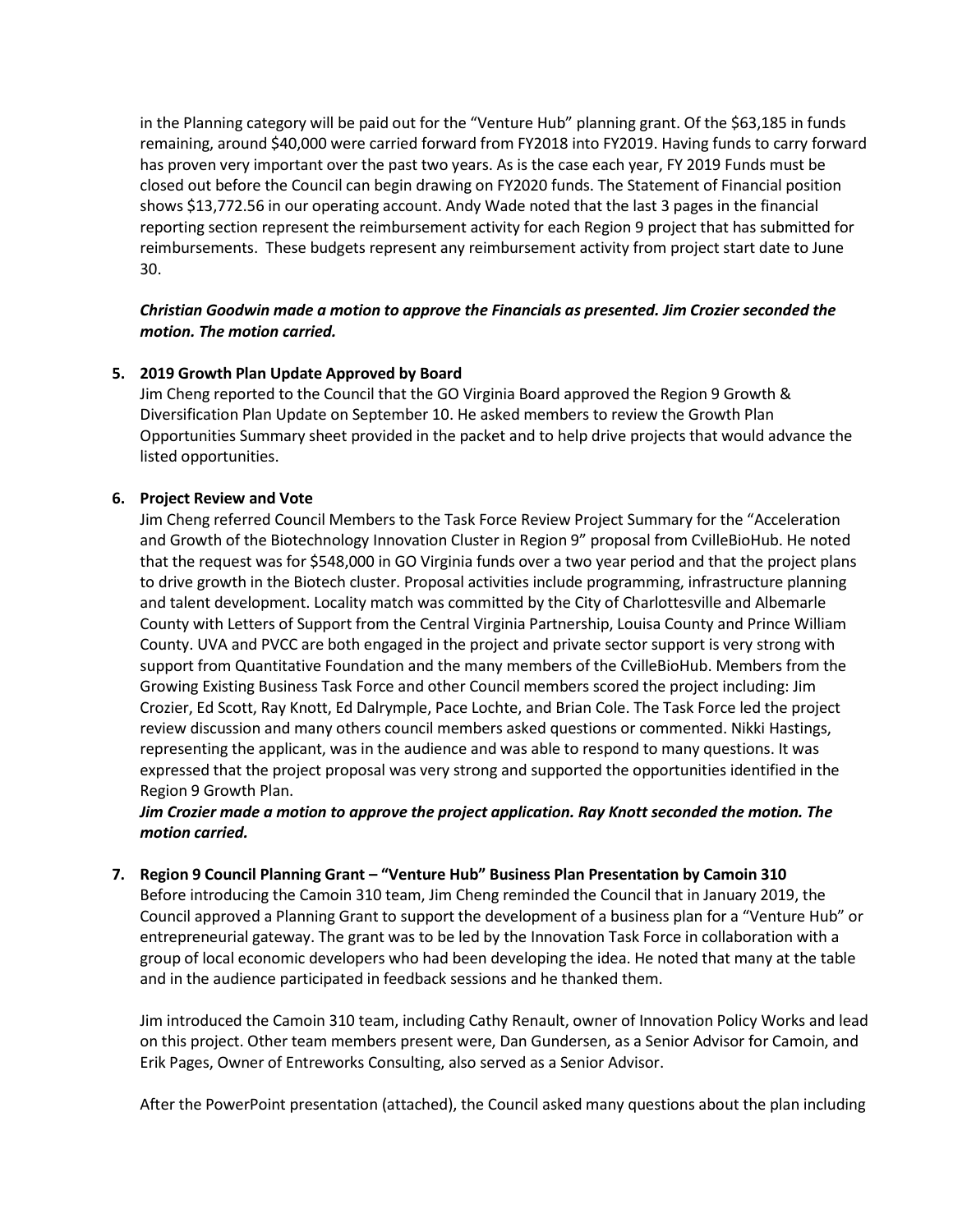why projects like this might fail, how to establish ROI, importance of branding, importance of entrepreneurs as leaders, etc. A question was raised as to how this project would help rural localities. Jim Cheng noted that this specific concern would be discussed next on the agenda. A Council member also asked what the "next step" would be for this project so that plan would not sit on a shelf. Jim Cheng referred back to the last slide in the presentation that indicates that team taking over from this point included Roger Johnson, Chris Engel, Denise Herndon, and Pace Lochte. Roger Johnson and Denise Herndon, both in the audience, affirmed that information.

Jim Cheng shared that the plan would be posted at [www.GOVirginia9.org](http://www.govirginia9.org/) by the end of the day.

### **8. Funding for Rural Entrepreneurship Ecosystem Planning Grant**

Jim Cheng noted that at last week's Executive Committee Meeting, the committee discussed the possibility of doing a planning grant for rural entrepreneurship now that the "Venture Hub" business plan is complete. The Executive Committee discussed several ways to get this done but wanted the input and approval of the Council. He added that Shannon Holland had, at the direction of the Executive Committee, discussed such a planning grant concept at a recent Central Virginia Partnership Economic Development Partners Meeting. Economic Development Directors from Culpeper, Fluvanna, Greene, Louisa, Madison, and Orange are all very interested. Fauquier County is also very interested.

Jim Cheng shared that staff was requesting approval from the Council to engage a consultant in a rural entrepreneurship planning grant similar to the "Venture Hub" planning grant under the direction of the Chair/Vice Chair. He noted that the effort could be undertaken either as a contract extension or through another RFQ.

The plan scope, in general, would identify best practices from case studies for growing rural ecosystems, models for collaboration and actionable steps to grow rural ecosystems.

Jim Cheng clarified that funding would come from the \$50,000 Planning Grant line in the FY2020 capacity building budget. It is not expected that all the funds would be needed since foundational work has already occurred through "Venture Hub". Again staff would serve as administrator on behalf of the Council with the oversight of the Chair/Vice Chair. An appropriate advisory group would be pulled together, as well.

Miles Friedman stated that he thought the "Venture Hub" plan development was important for the part of Region 9 with critical mass in entrepreneurship, Charlottesville/Albemarle, but the plan would not necessarily support rural entrepreneurship as it has completely different needs. He expressed support for a rural entrepreneurship ecosystem planning grant. David Pettit asked that a list of entrepreneurial assets be included in the plan.

### *Miles Friedman made a motion to approve a planning grant for rural entrepreneurship and give authority to the Chair/Vice Chair to oversee contract negotiation up to the line item budget available. Jim Crozier seconded the motion. The motion carried.*

9. **Introduction of Sara J. Dunnigan, Deputy Director, GO Virginia and Economic Development, DHCD** Jim Cheng introduced Sara Dunnigan who was visiting the Region 9 Council for the first time in her new role. Sara gave an overview of activities of DHCD as support agency for the GO Virginia Board. She also introduced Leah Fremouw, Vice President, Director of Marketing & Community Impact for Virginia Community Capital, also in attendance, and a member of the GO Virginia Board.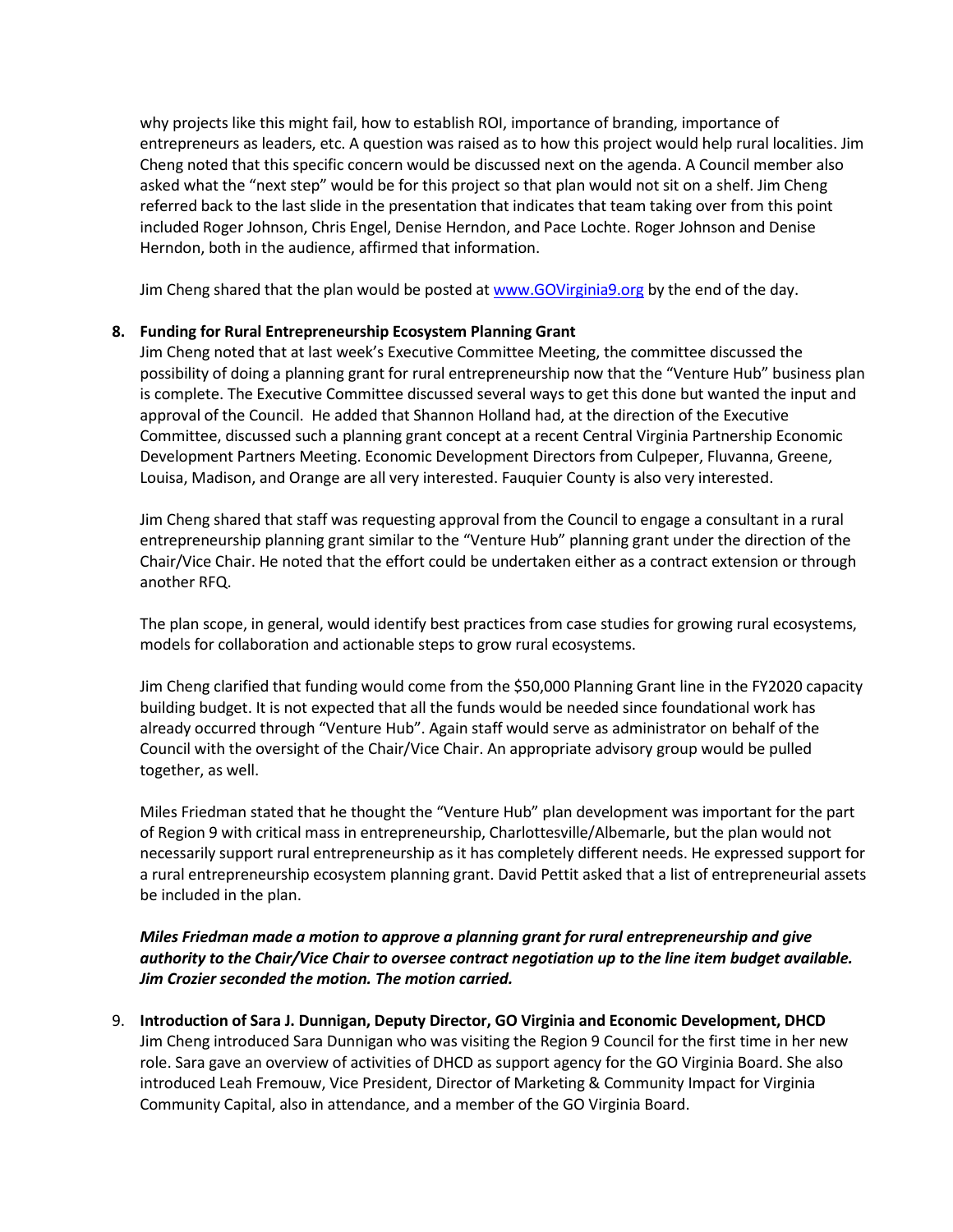### **10. Chair Update**

Jim Cheng updated the Council on the October 1 Executive Committee meeting. The Committee approved the transfer of the remaining \$11,761 of the Project Reserves of \$111,111. The funds will be transferred to Region 9 Per Capita funds to support projects. At its June meeting, the Council already approved the transfer of \$99,350 to Per Capita for project in order to fund the Regional Business Park and the Young Entrepreneurs grants. He also noted that the following contracts had been approved: Financial Assistance Contract; Regional Business Park project contract and the Young Entrepreneurs Resource project contract. He thanked David Pettit for his pro-bono contract review services on behalf of the Council.

### **11. Other Business**

Ed Dalrymple shared details on the Culpeper Air Show and how this event engages with youth and connects them to possible career pathways. Miles Friedman mentioned the International Gold Cup in Fauquier County later in October.

### **12. Next Meeting**

The next Council Meeting is scheduled for Thursday, January 30, 2020 at Germanna's Daniel Technology Center, Culpeper, VA. The next Region 9 Application Deadline, January 7, 2020.

### **13. Adjourn**

*Jim Crozier made a motion to adjourn the meeting. Miles Friedman seconded the motion. The motion carried. The meeting adjourned at 11:31 AM.*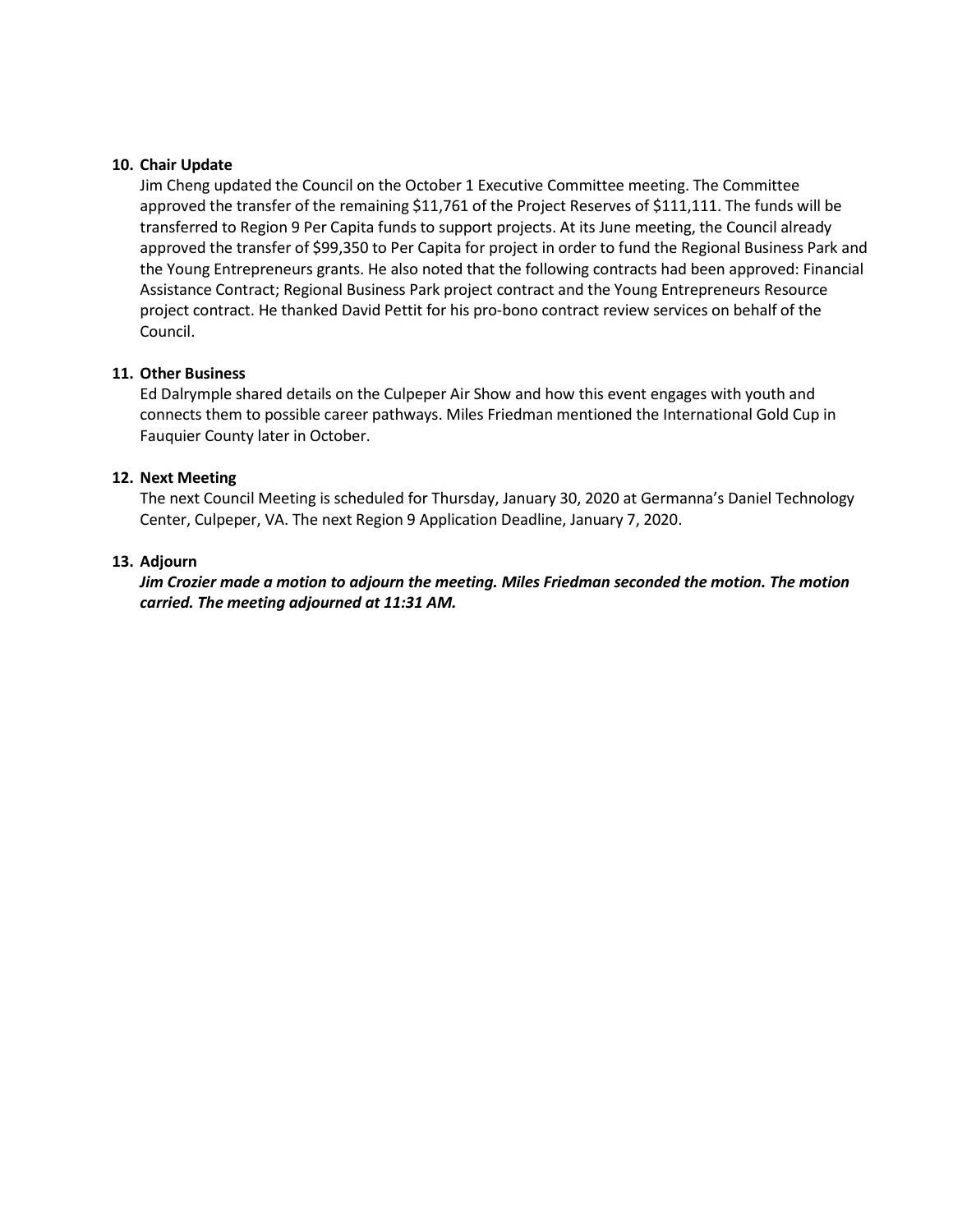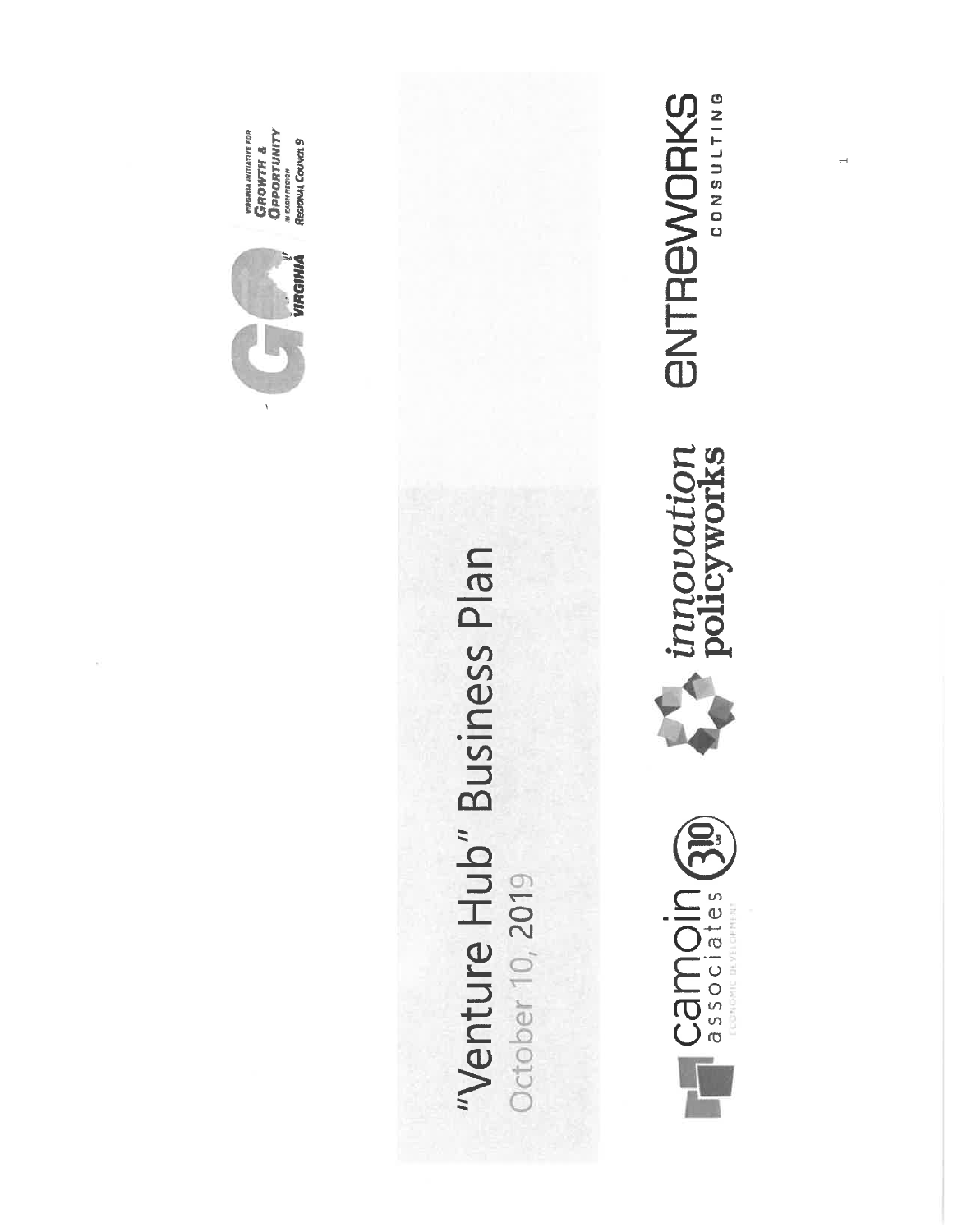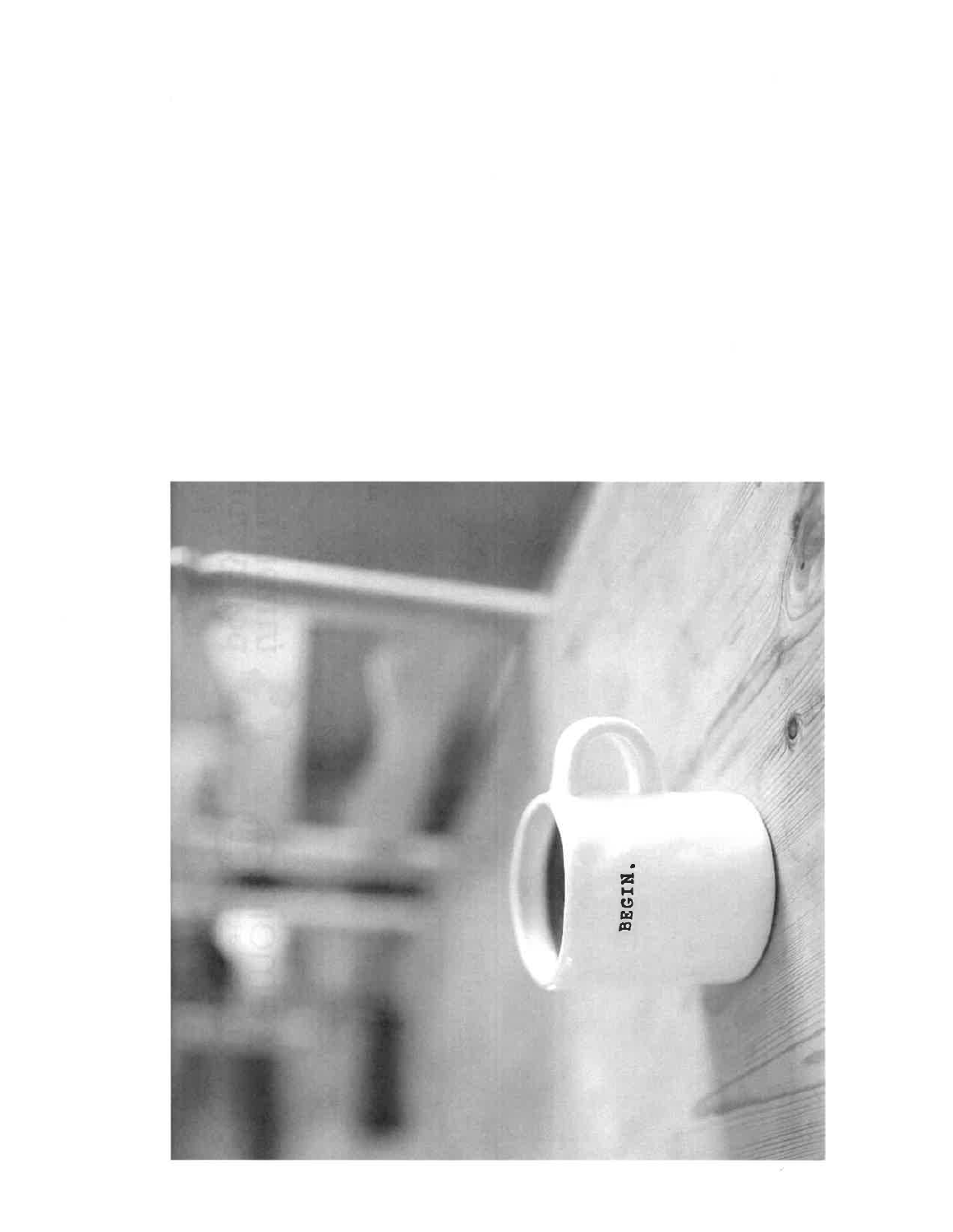## Key project team members



 $\mathcal{M}$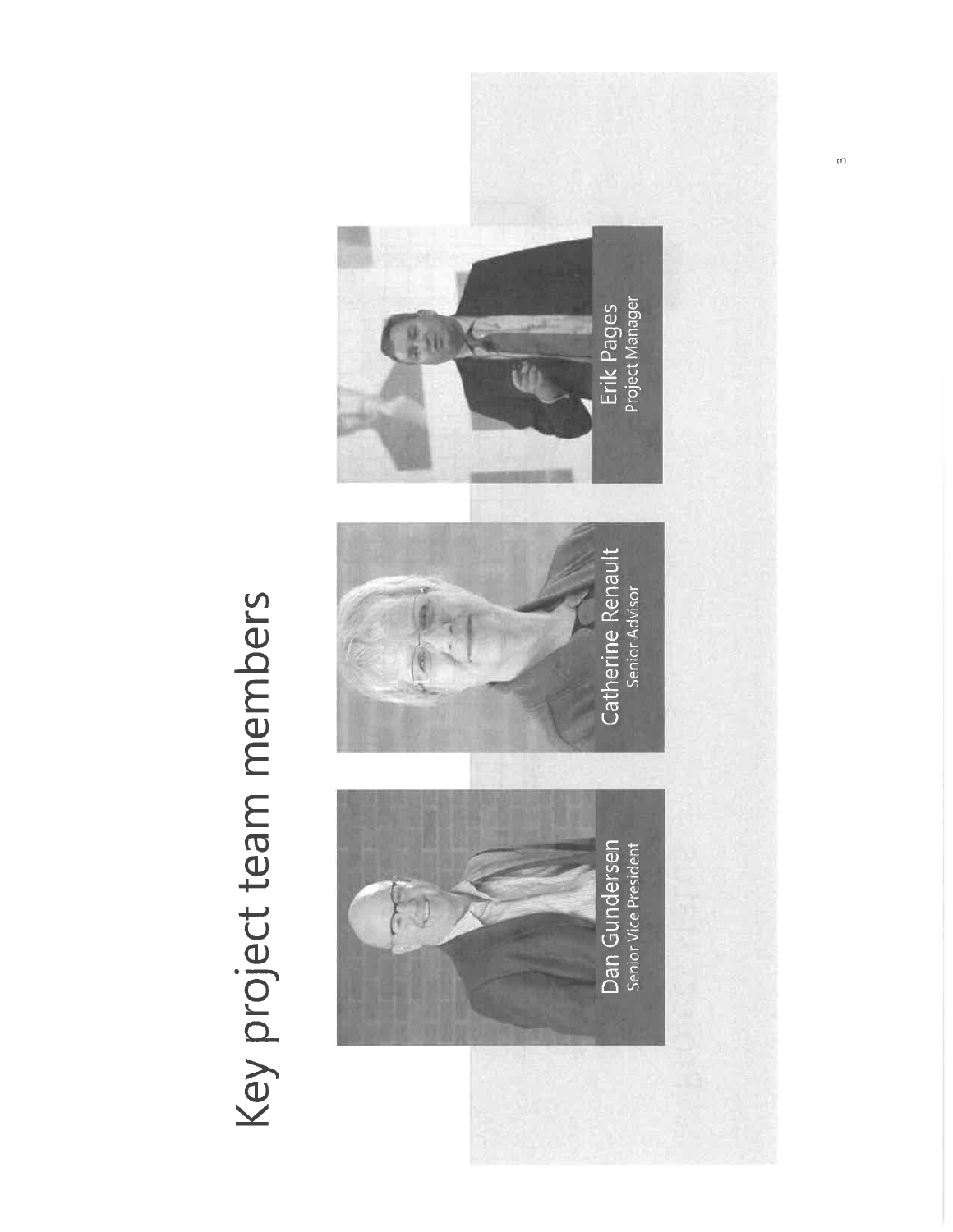



 $\overline{a}$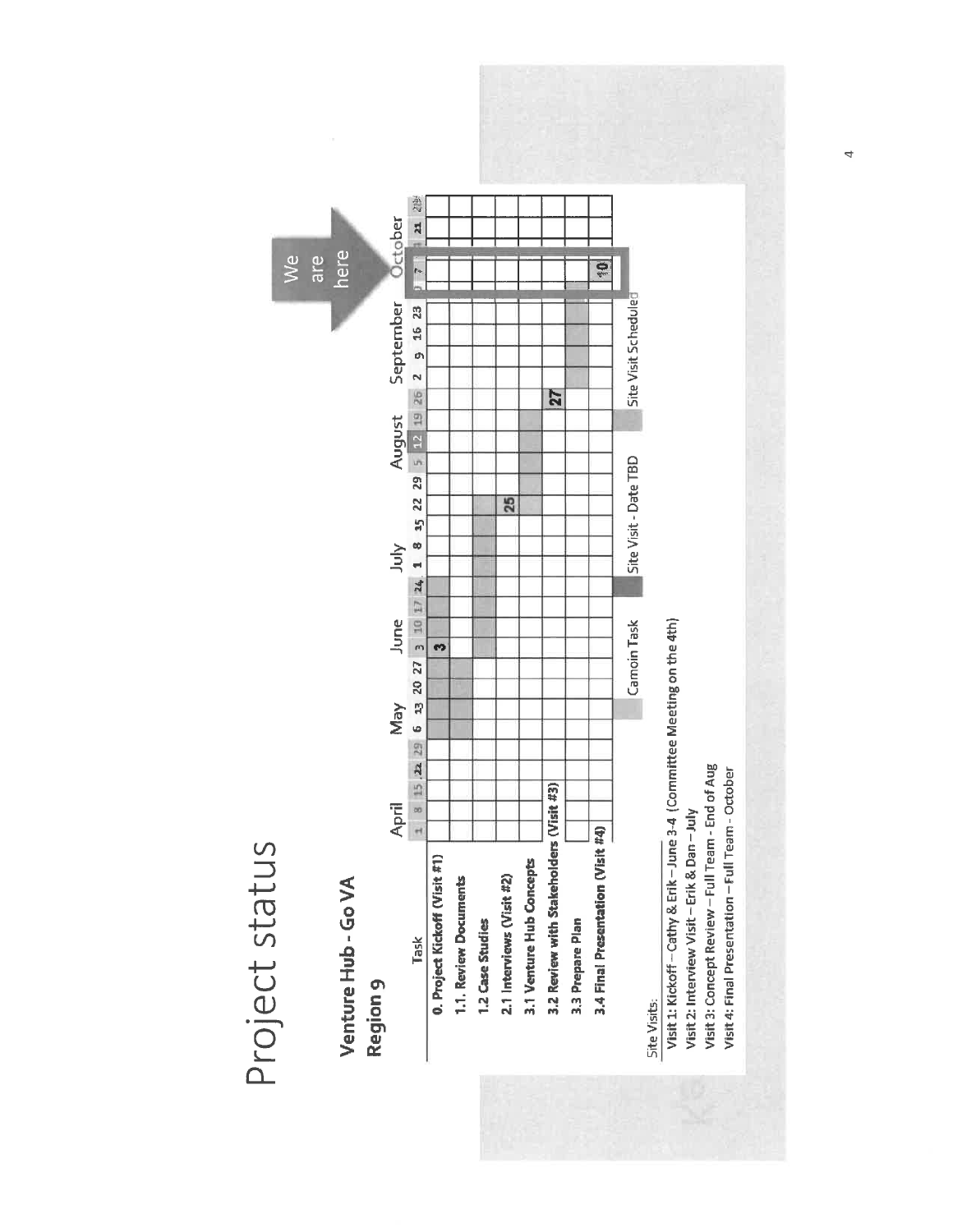| Telling the story of the region as a center for entrepreneurship<br>$\overline{5}$<br>$\blacksquare$                  |                                                |  |  |  |
|-----------------------------------------------------------------------------------------------------------------------|------------------------------------------------|--|--|--|
|                                                                                                                       |                                                |  |  |  |
|                                                                                                                       |                                                |  |  |  |
|                                                                                                                       | w business growth, and<br>Accelerating ne<br>Ш |  |  |  |
|                                                                                                                       |                                                |  |  |  |
| resources as the need arises                                                                                          |                                                |  |  |  |
| entrepreneurship resources and encourage the creation of<br>Serving as a gateway to help connect people with existing |                                                |  |  |  |
| prosperity by:                                                                                                        |                                                |  |  |  |
| start and grow new businesses that support economic                                                                   |                                                |  |  |  |
| The "Venture Hub" is designed to enable local people to                                                               |                                                |  |  |  |
|                                                                                                                       |                                                |  |  |  |
| performs well, but could do better.                                                                                   |                                                |  |  |  |
| investors and world-class researchers. The region                                                                     |                                                |  |  |  |
| Region 9 is richly endowed with great entrepreneurs,                                                                  |                                                |  |  |  |
| opportunity<br>"Venture Hub"                                                                                          |                                                |  |  |  |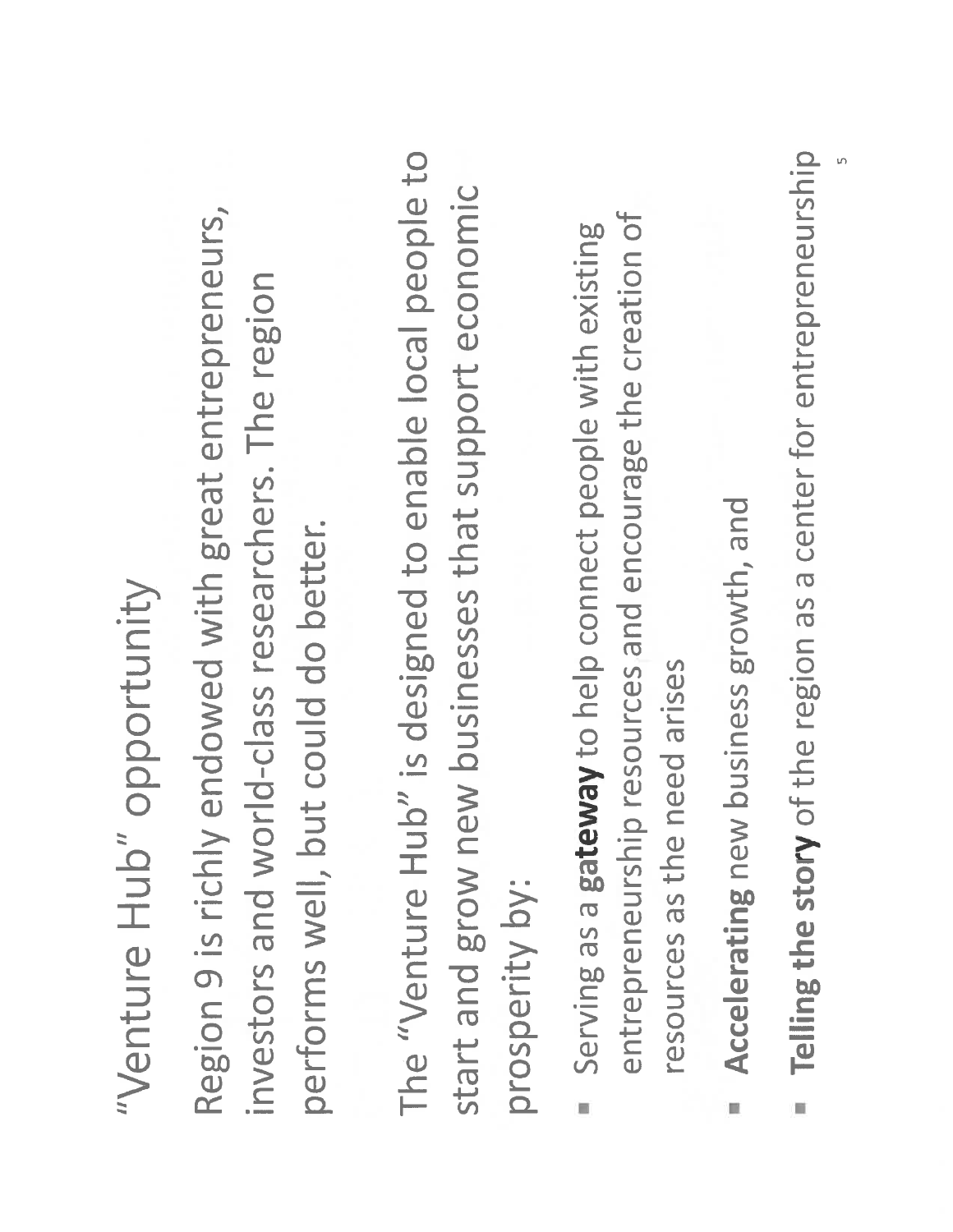|                            |                                       | Lessons learned                                           |
|----------------------------|---------------------------------------|-----------------------------------------------------------|
| ARK<br>ANN ARBOR           |                                       | Entrepreneurial leadership                                |
| NNOVAI<br>i.               | ⊨<br>$\bullet$<br>ш<br>$\blacksquare$ | Diverse and comprehensive<br>programming, but             |
|                            |                                       | <b>Build on anchors</b>                                   |
| NIVE                       | $\breve{\Xi}$<br><b>KCS®UrceL</b>     | Partner, collaborate, extend, do<br>not duplicate         |
| $\mathbf{\hat{H}}$<br>ESTD | STARTUP                               | Diverse funding sources useful                            |
|                            |                                       | for sustainability                                        |
|                            | PURDUE                                | with broad board membership<br>Nonprofit most common form |
|                            |                                       |                                                           |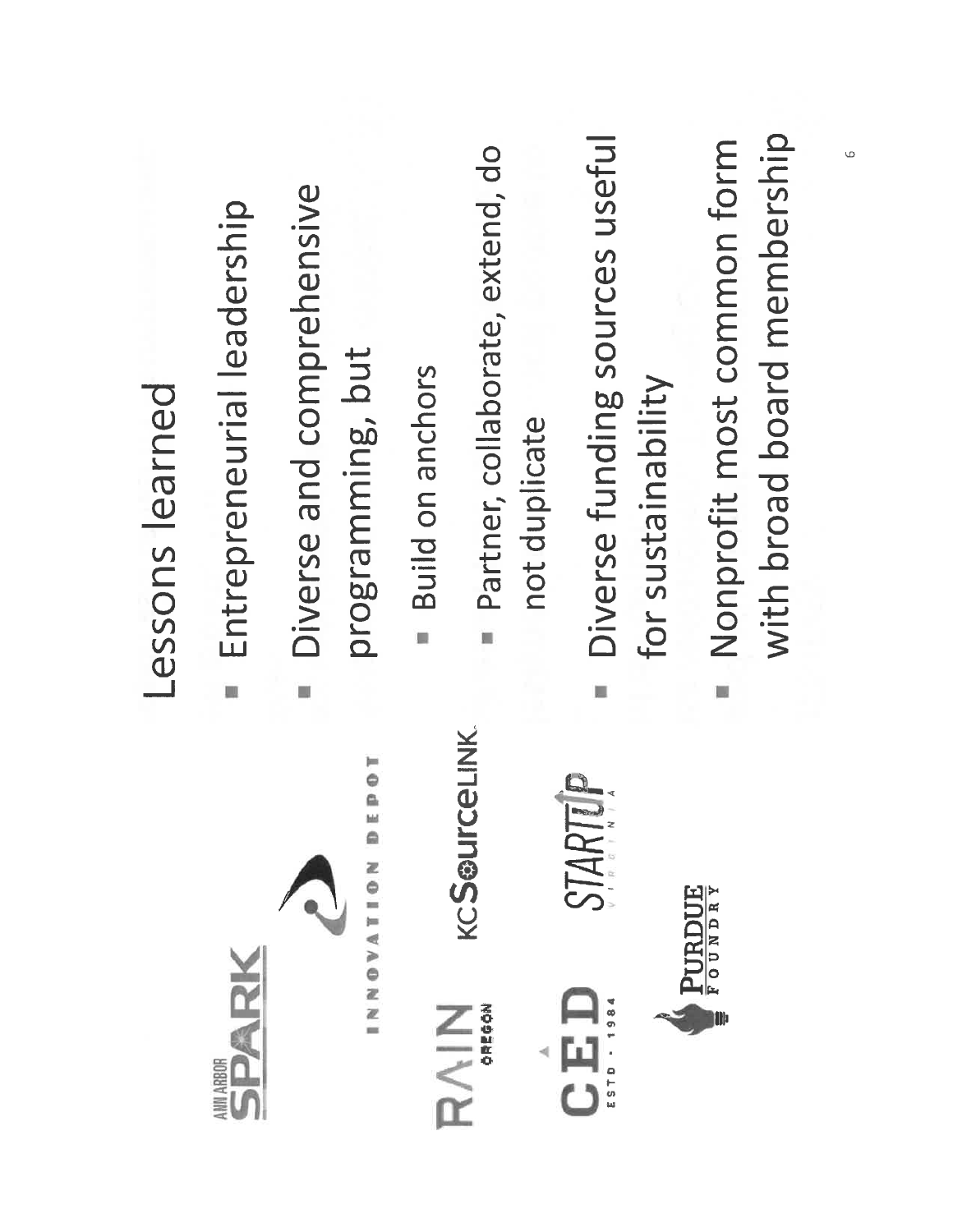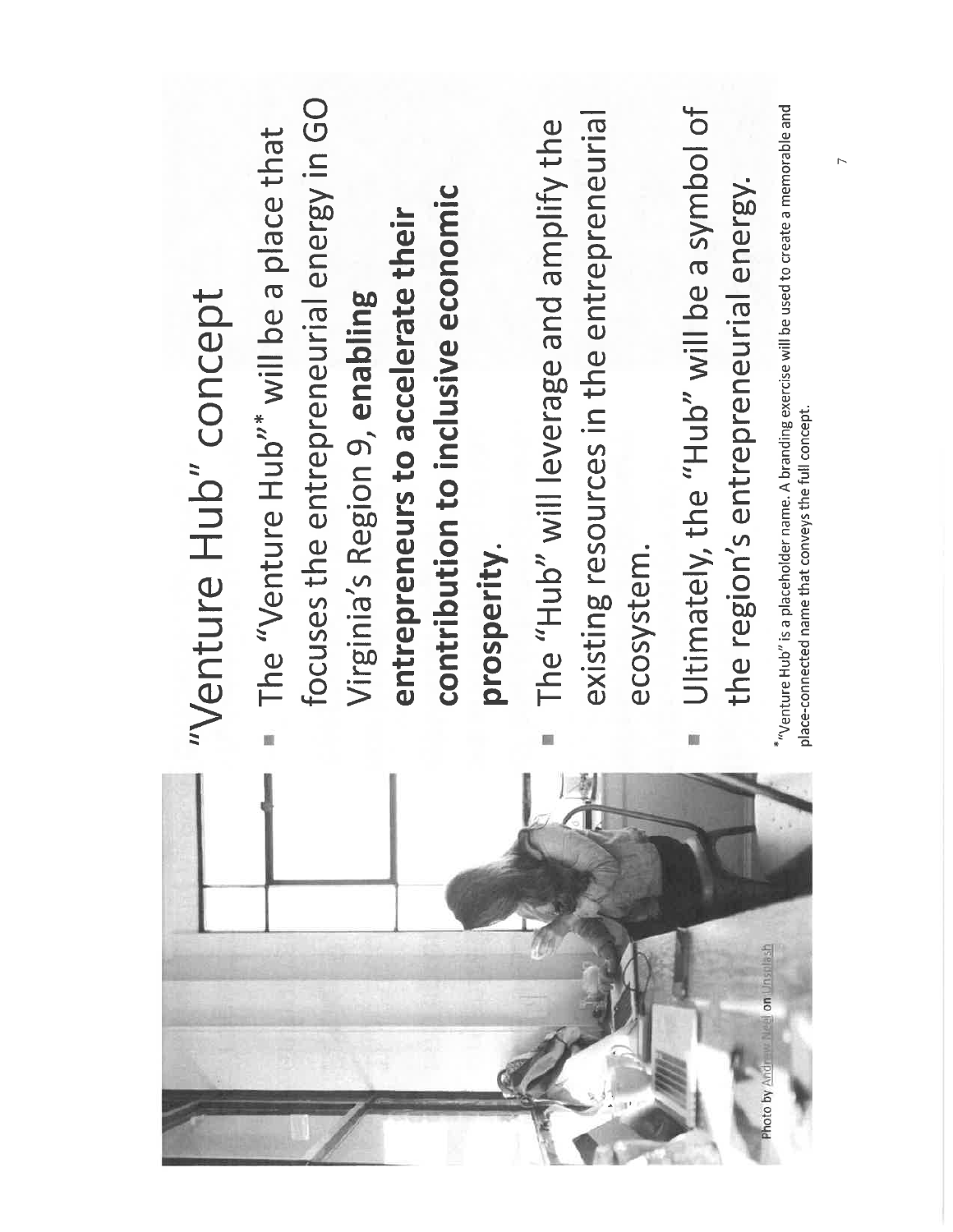## "Venture Hub" principles

- support, and entrepreneurs are its primary The "Hub" is designed for entrepreneurial customers
- The "Hub" will partner and collaborate with organizational anchors and elements of the entrepreneurial ecosystem in Region 9
- Region 9, defined in geographic as well as The "Hub" will embrace the diversity of demographic terms
- Programming will be focused to support the unique challenges of different segments of the target audience

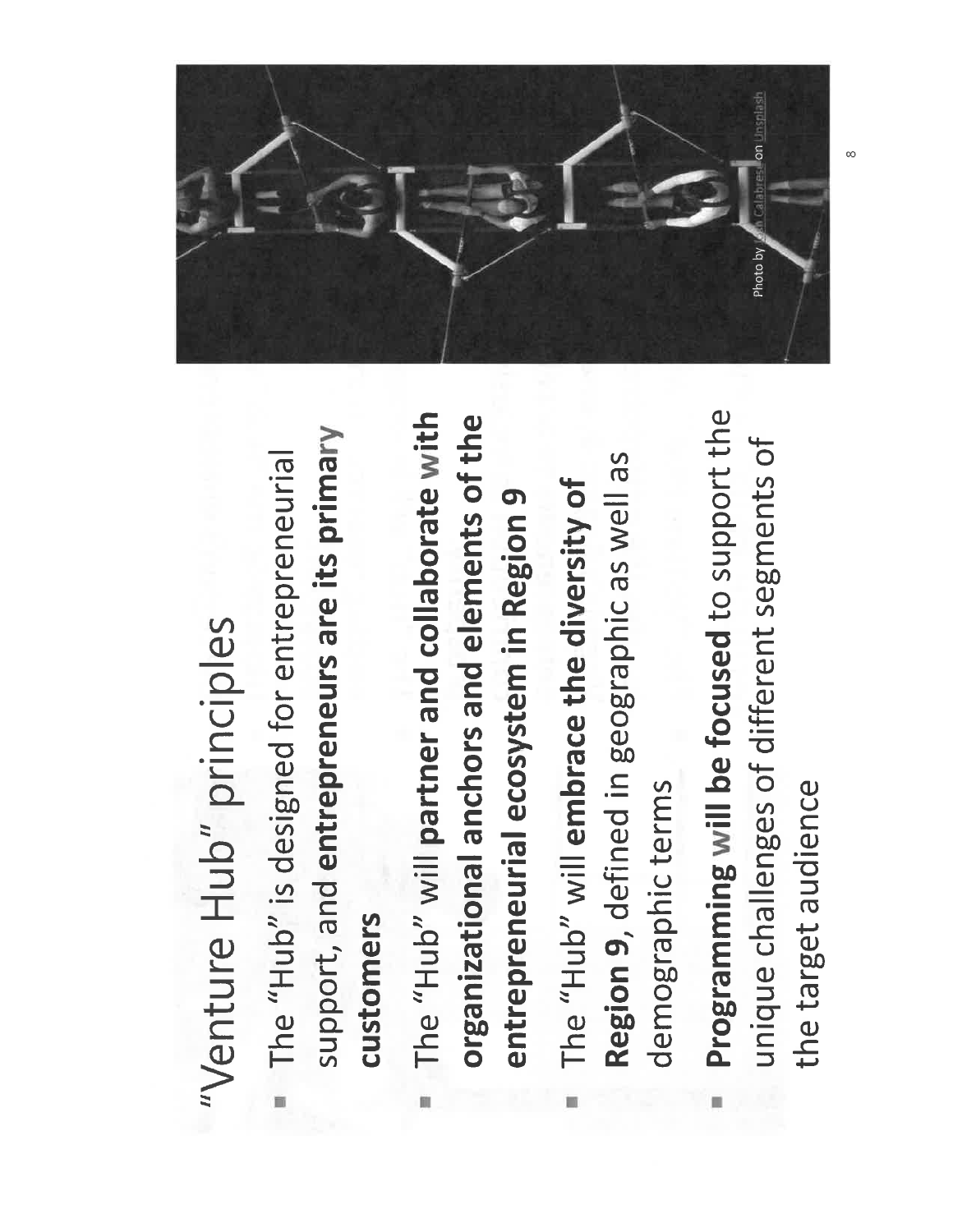### A Place to Meet

- facilitate connections and collaborations Housed in an iconic building designed to
- Host programming and events big and small, most currently offered by partners at disparate locations
- May also be home to partners who wish to places for informal meetings, reflection, or co-locate, and may feature a café or other refreshment
- Centrally located in Charlottesville/Albemarle County
- resources in other parts of the Region, and hosted or co-located with entrepreneurial networked together through the "Hub's" Smaller "Hub" type facilities may also be essential services

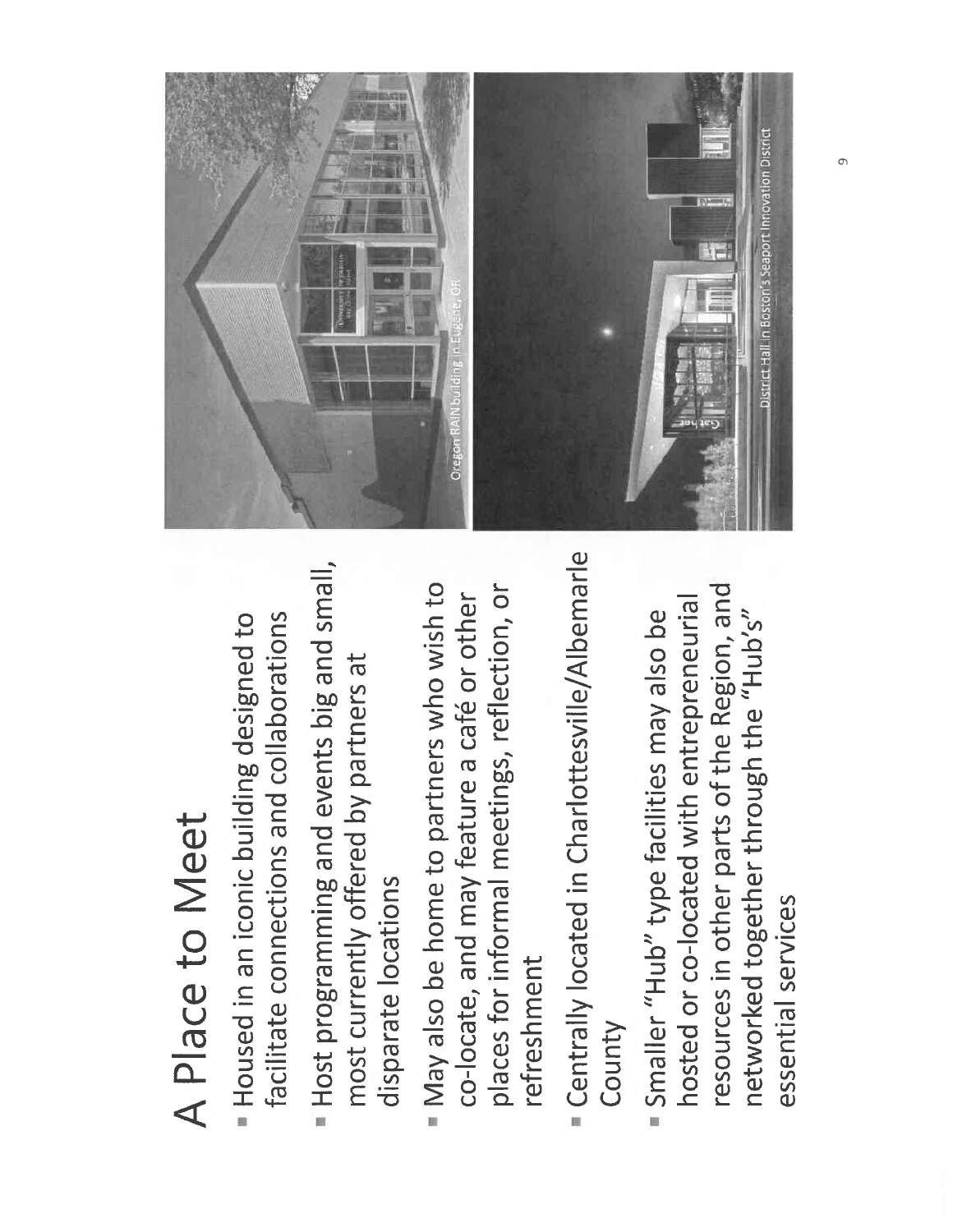### The Concierge Service will A Place to Connect serve entrepreneurs

- Assess their situation
- Identify next steps on their entrepreneurial journey
- Refer to appropriate resources in the region and beyond

### Partner network

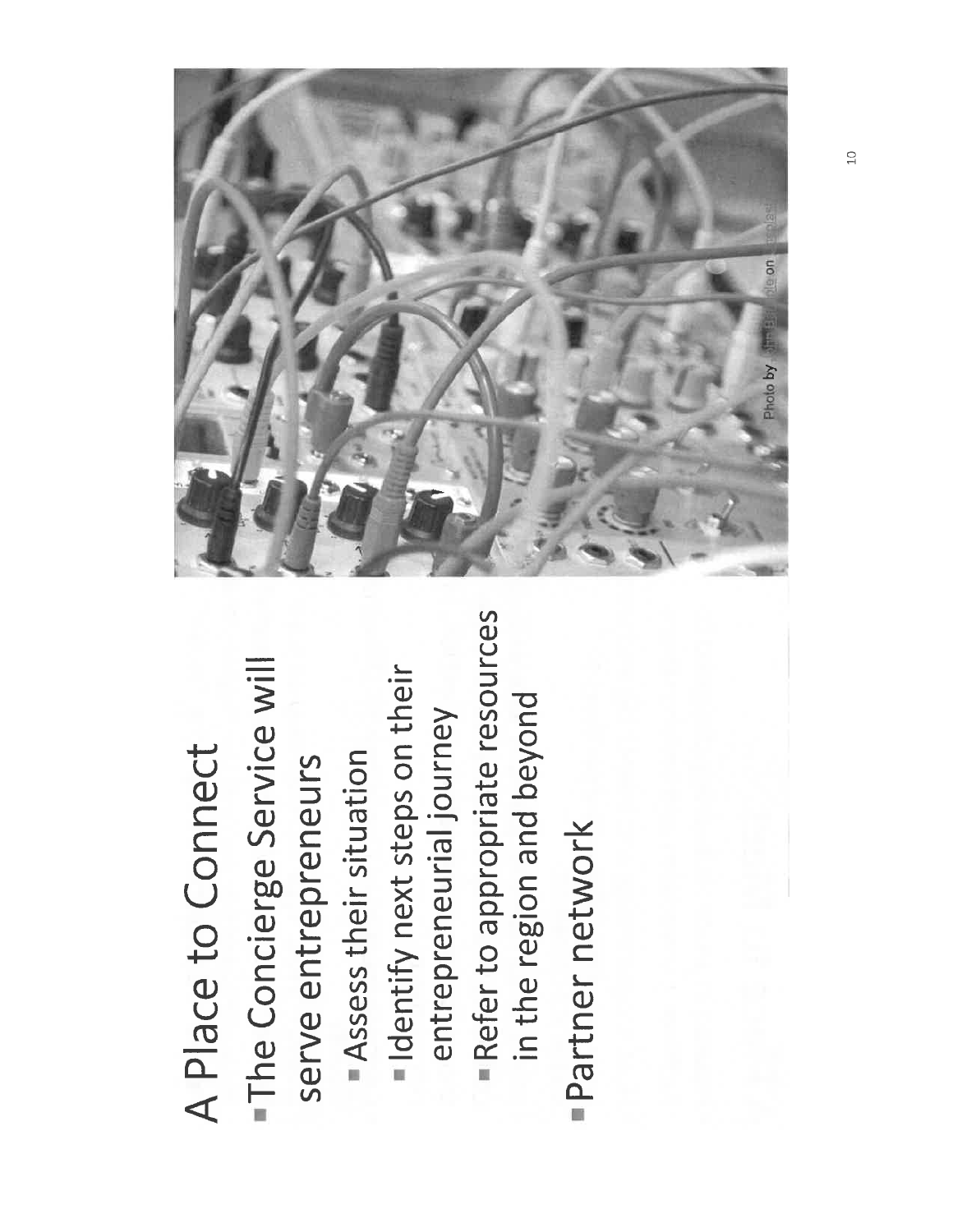

## A Place to Tell Stories

Highlight the narrative of Region 9 as an entrepreneurial powerhouse

- Shine a light on regional entrepreneurs, resources, and their interactions
- **Embody of the entrepreneurial dynamism** in Region 9
- Act as a focal point for citizens within the area as well as those outside the Region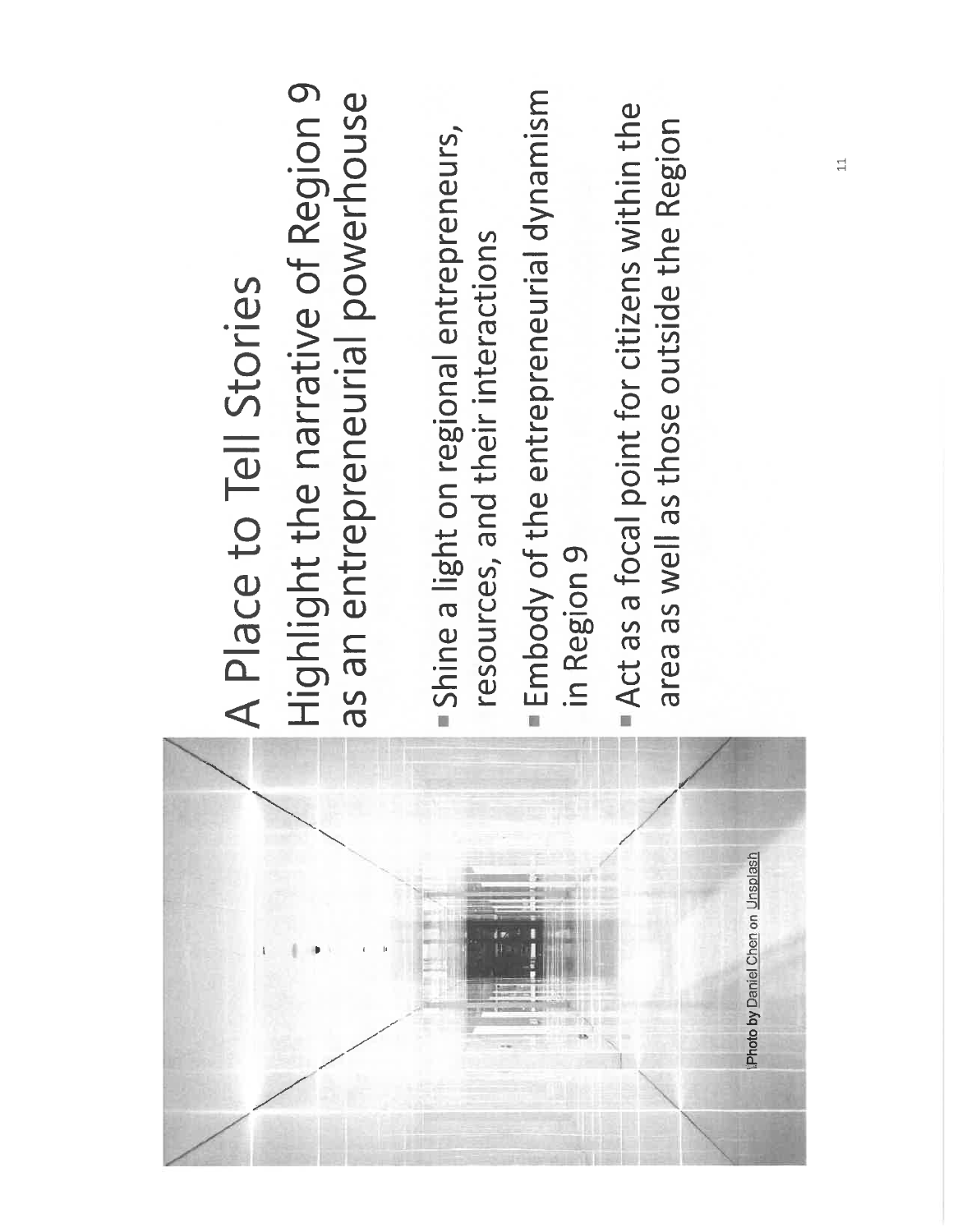

## A Place to Collaborate

- Convene ongoing conversations about what is needed
- development, piloting and launch of New initiatives launched by Facilitate the definition, partners or by "Hub" new initiatives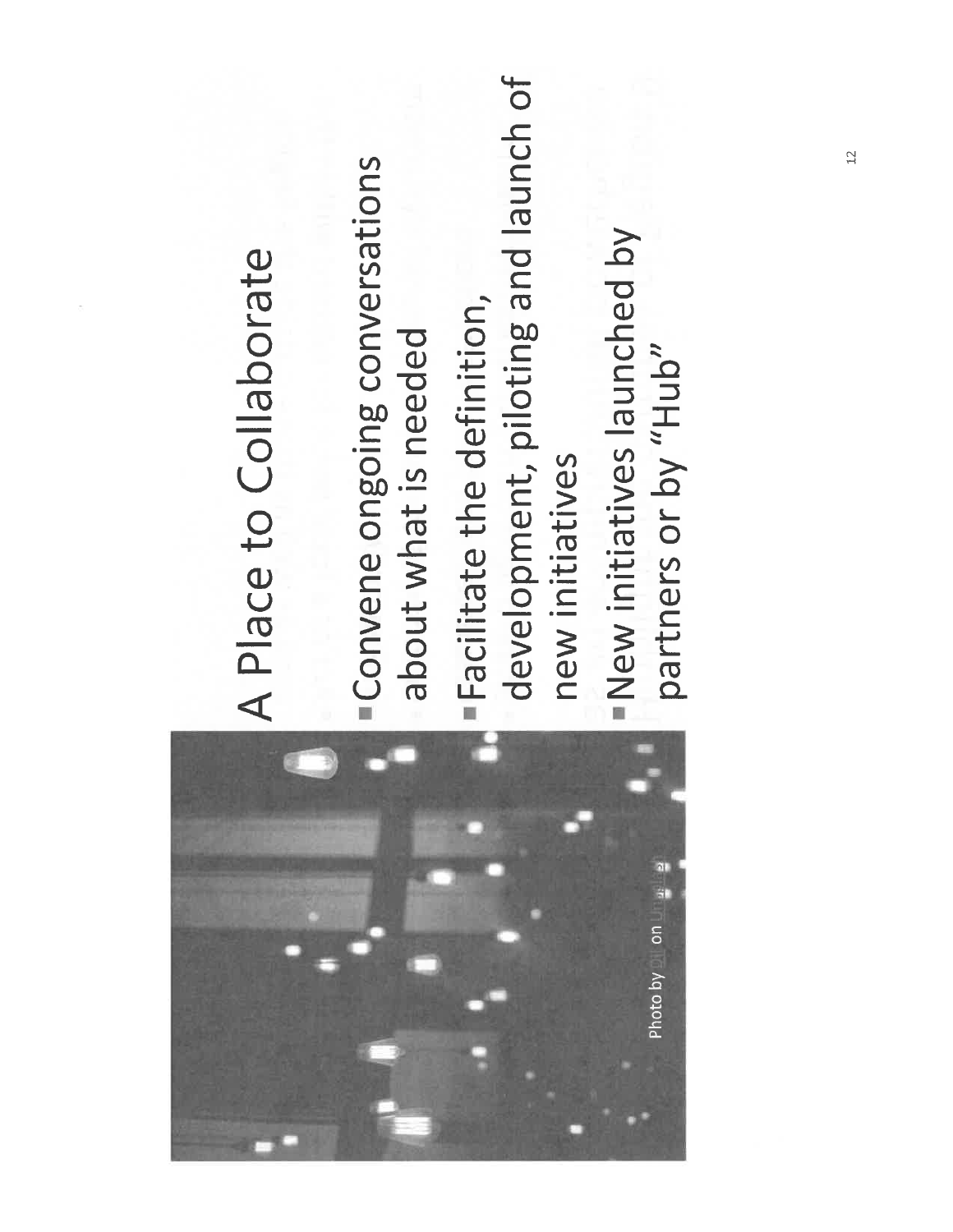### "Hub's" governance

- $N$ on-profit  $501(c)(3)$
- Directors with 13 members **Private-sector led Board of**
- Three Advisory Committees
- Entrepreneurs
- Partners, funders, and service providers
- **Economic development officials**
- Three employees
- **Executive Director**
- Concierge
- Events/Facility/Marketing Coordinator

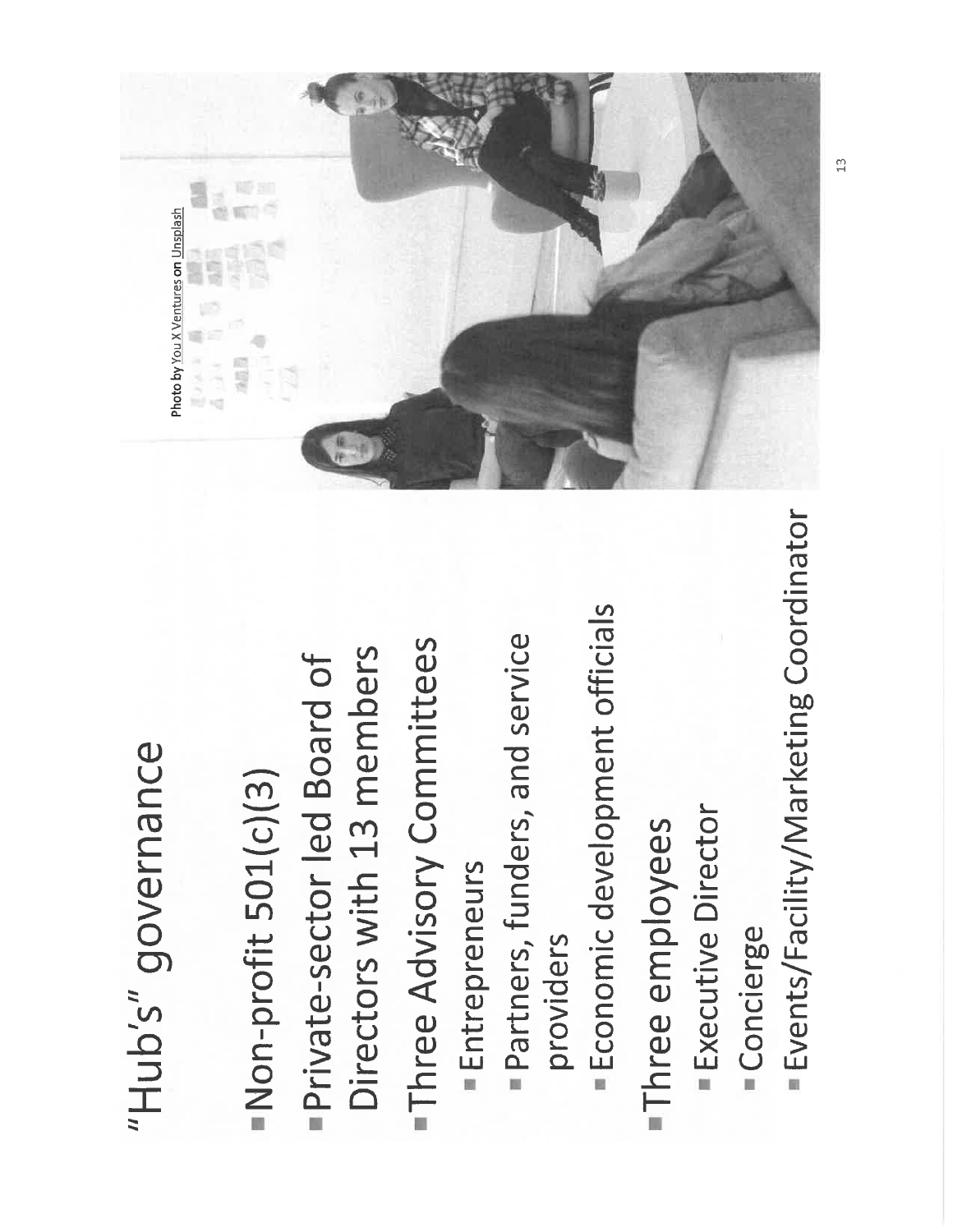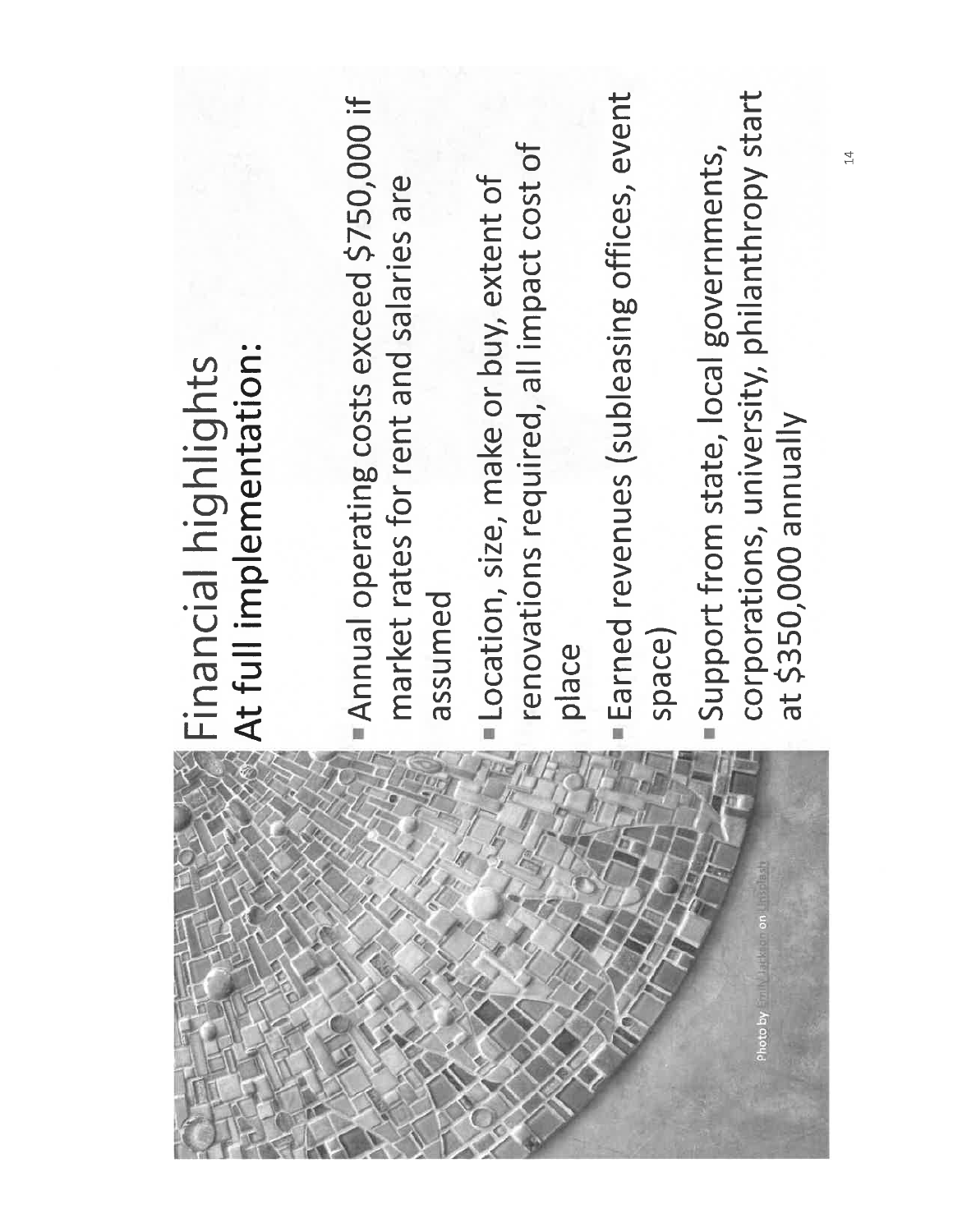

entrepreneurial ecosystem in the region, including The "Venture Hub" will increase the density of the access to entrepreneurial assistance

- Entrepreneurs will do better  $\Box$
- They will increase their 5-year survivability
	- Iob growth will increase
- Rising inclusive economic growth for the region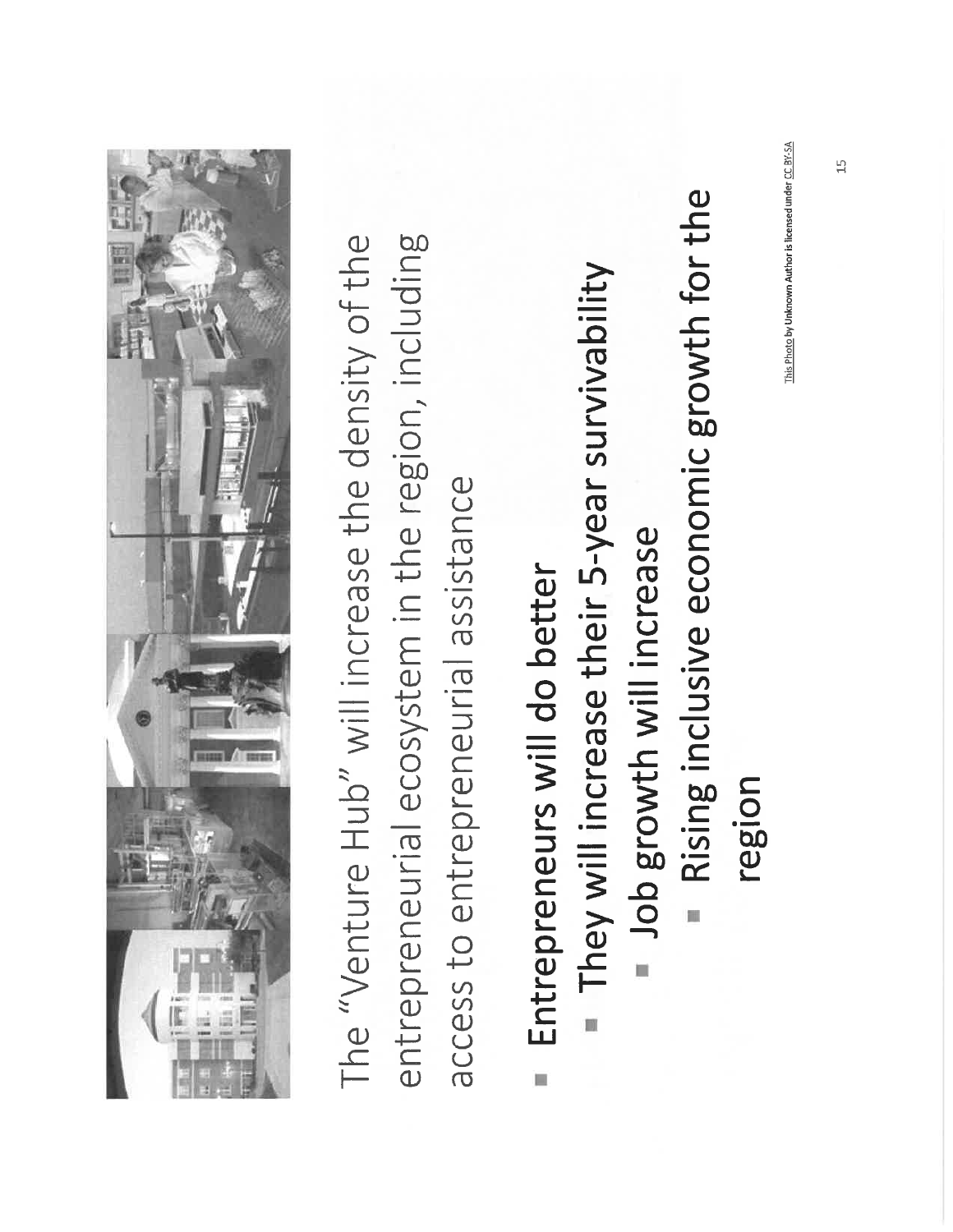### More to Come

"Friends of Venture Central"

Chris Engel<br>Denise Herndon Roger Johnson Pace Lochte